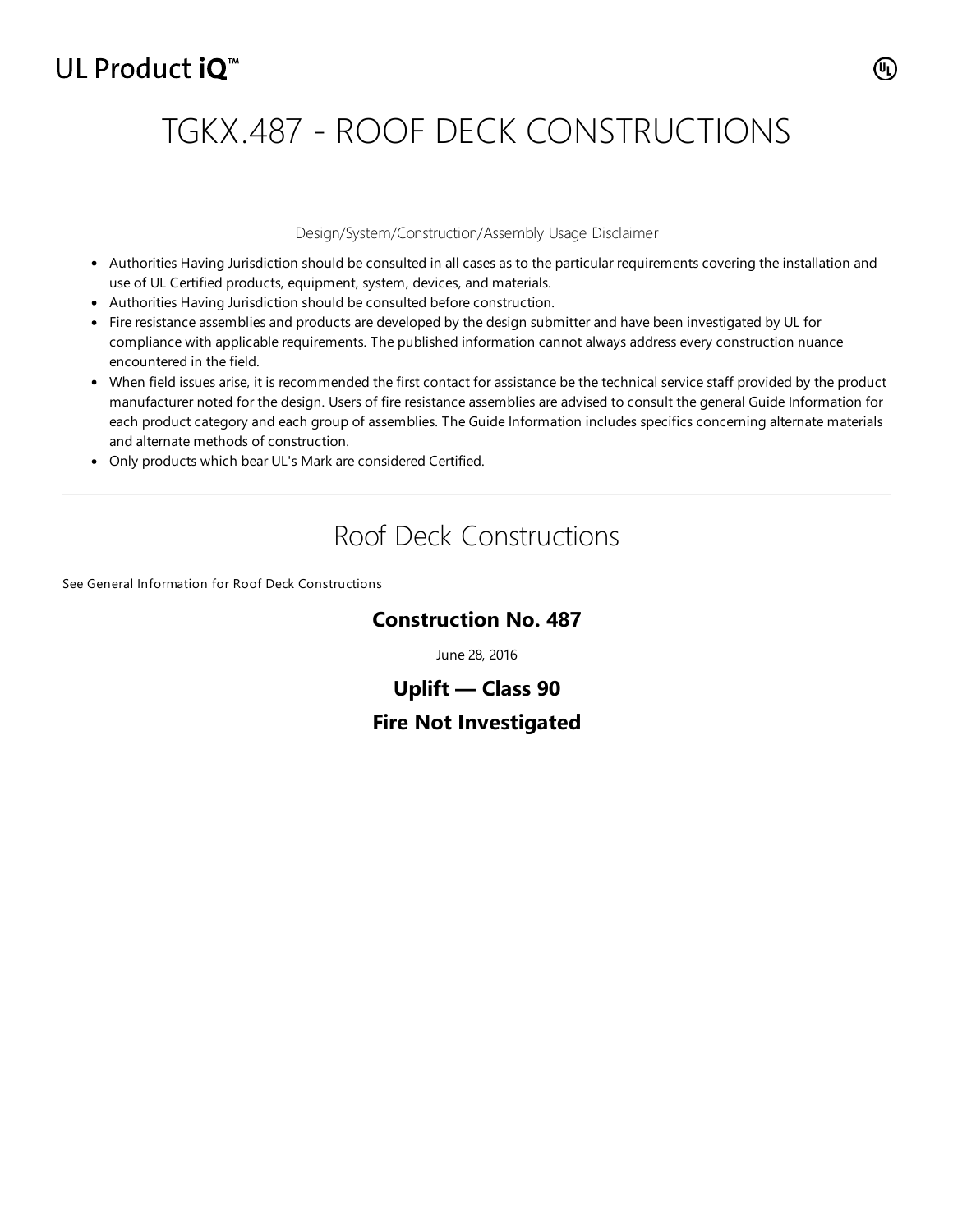



1. **Metal Roof Deck Panels\* —** No. 24 MSG min coated steel, 16 in. max width. Panels continuous over two or more spans. Endlaps to occur adjacent to purlin with panels overlapped 6 in. and to include endlap back-up plate (Item 2A). A line of sealant may be used at panel ends and sidelaps. Sidelap to be tightened and crimped with an electric seaming machine to an angle of 45 degree maximum unless indicated in the individual panels in this item. Crimping process to include the upper portion of the panel clip (Item 2).

**A & S BUILDING SYSTEMS L P** (View [Classification\)](http://database.ul.com/cgi-bin/XYV/cgifind/LISEXT/1FRAME/srchres.html?collection=/data3/verity_collections/lisext&vdkhome=/data3/verity_sw_rev24/common&SORT_BY=textlines:asc,ccnshorttitle:asc&query=650404001+%3CIN%3ESubscrbr_ID+and+TJPV*+%3CIN%3ECCN) — "BattenLok", "BattenLok HS" or "SuperLok"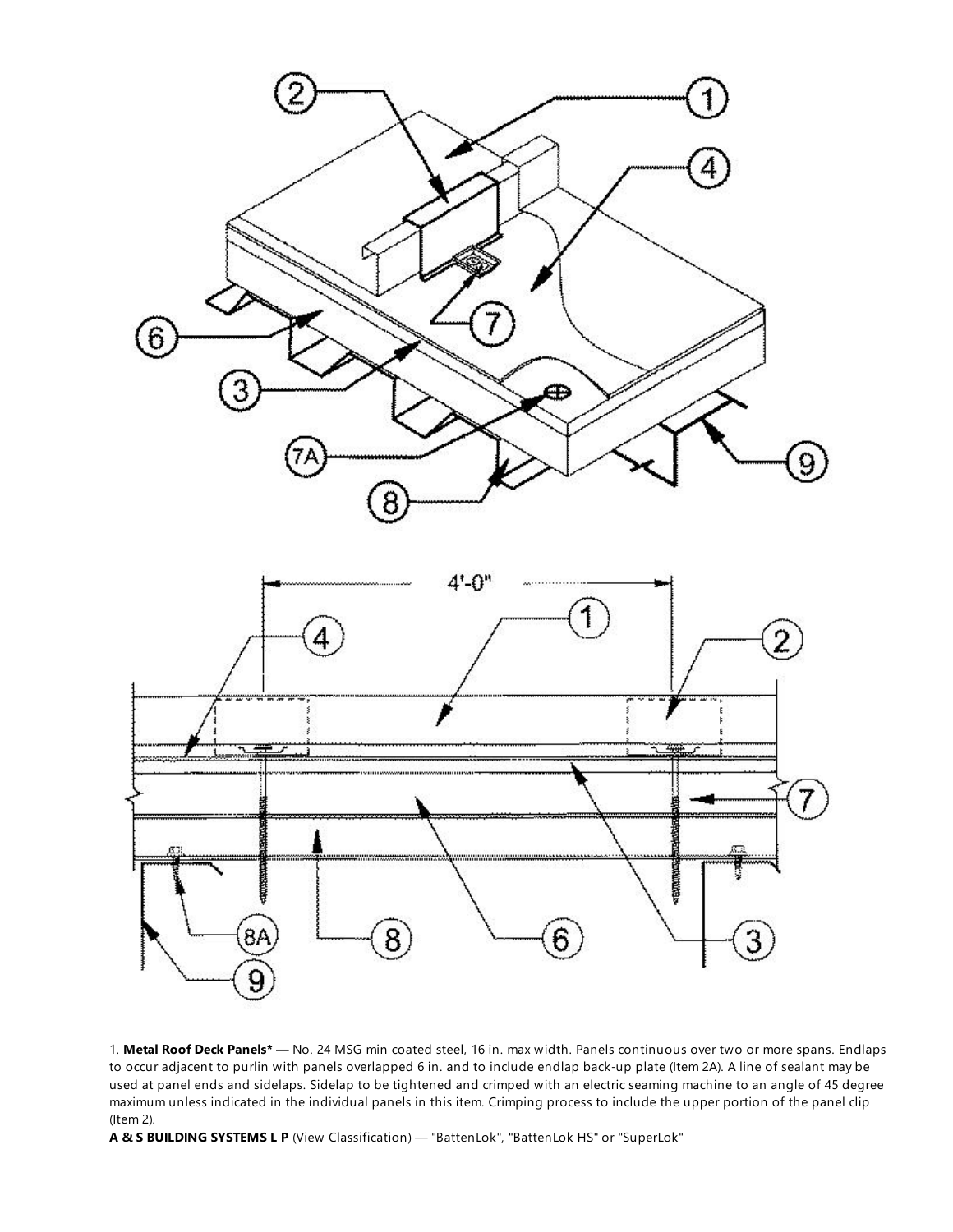**AMERICAN BUILDINGS CO** (View [Classification\)](http://database.ul.com/cgi-bin/XYV/cgifind/LISEXT/1FRAME/srchres.html?collection=/data3/verity_collections/lisext&vdkhome=/data3/verity_sw_rev24/common&SORT_BY=textlines:asc,ccnshorttitle:asc&query=189626001+%3CIN%3ESubscrbr_ID+and+TJPV*+%3CIN%3ECCN) — "Loc-Seam" (90° Seam), "Loc-Seam 360" (180° Seam)

**CENTRAL TEXAS METAL ROLLFORMING INC** (View [Classification\)](http://database.ul.com/cgi-bin/XYV/cgifind/LISEXT/1FRAME/srchres.html?collection=/data3/verity_collections/lisext&vdkhome=/data3/verity_sw_rev24/common&SORT_BY=textlines:asc,ccnshorttitle:asc&query=960510002+%3CIN%3ESubscrbr_ID+and+TJPV*+%3CIN%3ECCN) — "SPANLOC 200"

**CHIEF INDUSTRIES INC** (View [Classification\)](http://database.ul.com/cgi-bin/XYV/cgifind/LISEXT/1FRAME/srchres.html?collection=/data3/verity_collections/lisext&vdkhome=/data3/verity_sw_rev24/common&SORT_BY=textlines:asc,ccnshorttitle:asc&query=266906001+%3CIN%3ESubscrbr_ID+and+TJPV*+%3CIN%3ECCN) — "MVF" or "MVP"

**MBCI** (View [Classification\)](http://database.ul.com/cgi-bin/XYV/cgifind/LISEXT/1FRAME/srchres.html?collection=/data3/verity_collections/lisext&vdkhome=/data3/verity_sw_rev24/common&SORT_BY=textlines:asc,ccnshorttitle:asc&query=139289001+%3CIN%3ESubscrbr_ID+and+TJPV*+%3CIN%3ECCN) — "BattenLok", "BattenLok HS" or "SuperLok"

**MESCO METAL BUILDINGS** (View [Classification\)](http://database.ul.com/cgi-bin/XYV/cgifind/LISEXT/1FRAME/srchres.html?collection=/data3/verity_collections/lisext&vdkhome=/data3/verity_sw_rev24/common&SORT_BY=textlines:asc,ccnshorttitle:asc&query=518549001+%3CIN%3ESubscrbr_ID+and+TJPV*+%3CIN%3ECCN) — "BattenLok", "BattenLok HS" or "SuperLok"

**METAL ROOFING SYSTEMS INC** (View [Classification\)](http://database.ul.com/cgi-bin/XYV/cgifind/LISEXT/1FRAME/srchres.html?collection=/data3/verity_collections/lisext&vdkhome=/data3/verity_sw_rev24/common&SORT_BY=textlines:asc,ccnshorttitle:asc&query=589187001+%3CIN%3ESubscrbr_ID+and+TJPV*+%3CIN%3ECCN) — "MRS System 2500"

**METAL SALES MANUFACTURING CORPORATION** (View [Classification\)](http://database.ul.com/cgi-bin/XYV/cgifind/LISEXT/1FRAME/srchres.html?collection=/data3/verity_collections/lisext&vdkhome=/data3/verity_sw_rev24/common&SORT_BY=textlines:asc,ccnshorttitle:asc&query=997005001+%3CIN%3ESubscrbr_ID+and+TJPV*+%3CIN%3ECCN) — T-Span or "T-Span 180" (180° Seam)

**NCI BUILDING SYSTEMS L P** (View [Classification\)](http://database.ul.com/cgi-bin/XYV/cgifind/LISEXT/1FRAME/srchres.html?collection=/data3/verity_collections/lisext&vdkhome=/data3/verity_sw_rev24/common&SORT_BY=textlines:asc,ccnshorttitle:asc&query=901683001+%3CIN%3ESubscrbr_ID+and+TJPV*+%3CIN%3ECCN) — "BattenLok", "BattenLok HS" or "SuperLok"

**NUCOR BUILDING SYSTEMS, DIV OF NUCOR CORP** (View [Classification\)](http://database.ul.com/cgi-bin/XYV/cgifind/LISEXT/1FRAME/srchres.html?collection=/data3/verity_collections/lisext&vdkhome=/data3/verity_sw_rev24/common&SORT_BY=textlines:asc,ccnshorttitle:asc&query=385127001+%3CIN%3ESubscrbr_ID+and+TJPV*+%3CIN%3ECCN) — VR16 II "Vise Lock" or VR16II "Vise Lock 360".

**PETERSEN ALUMINUM CORP** (View [Classification\)](http://database.ul.com/cgi-bin/XYV/cgifind/LISEXT/1FRAME/srchres.html?collection=/data3/verity_collections/lisext&vdkhome=/data3/verity_sw_rev24/common&SORT_BY=textlines:asc,ccnshorttitle:asc&query=652342001+%3CIN%3ESubscrbr_ID+and+TJPV*+%3CIN%3ECCN) — "Tite-Loc" and "Tite-Loc Plus"

**PINNACLE STRUCTURES INC** (View [Classification\)](http://database.ul.com/cgi-bin/XYV/cgifind/LISEXT/1FRAME/srchres.html?collection=/data3/verity_collections/lisext&vdkhome=/data3/verity_sw_rev24/common&SORT_BY=textlines:asc,ccnshorttitle:asc&query=100411252+%3CIN%3ESubscrbr_ID+and+TJPV*+%3CIN%3ECCN) — "PINNACLE BATTENLOK" and "PINNACLE SUPERLOK"

**ROLLFAB METAL BUILDING PRODUCTS** (View [Classification\)](http://database.ul.com/cgi-bin/XYV/cgifind/LISEXT/1FRAME/srchres.html?collection=/data3/verity_collections/lisext&vdkhome=/data3/verity_sw_rev24/common&SORT_BY=textlines:asc,ccnshorttitle:asc&query=100512980+%3CIN%3ESubscrbr_ID+and+TJPV*+%3CIN%3ECCN) — "MS-200HP/90" and "MS-200HP/180"

**SAN ANTONIO QUALITY METALS** (View [Classification\)](http://database.ul.com/cgi-bin/XYV/cgifind/LISEXT/1FRAME/srchres.html?collection=/data3/verity_collections/lisext&vdkhome=/data3/verity_sw_rev24/common&SORT_BY=textlines:asc,ccnshorttitle:asc&query=100560333+%3CIN%3ESubscrbr_ID+and+TJPV*+%3CIN%3ECCN) — "ML-200"

**TAYLOR METAL INC, DBA TAYLOR METAL PRODUCTS** (View [Classification\)](http://database.ul.com/cgi-bin/XYV/cgifind/LISEXT/1FRAME/srchres.html?collection=/data3/verity_collections/lisext&vdkhome=/data3/verity_sw_rev24/common&SORT_BY=textlines:asc,ccnshorttitle:asc&query=664740001+%3CIN%3ESubscrbr_ID+and+TJPV*+%3CIN%3ECCN) — "MS200"

**TREMCO INC** (View [Classification\)](http://database.ul.com/cgi-bin/XYV/cgifind/LISEXT/1FRAME/srchres.html?collection=/data3/verity_collections/lisext&vdkhome=/data3/verity_sw_rev24/common&SORT_BY=textlines:asc,ccnshorttitle:asc&query=718947007+%3CIN%3ESubscrbr_ID+and+TJPV*+%3CIN%3ECCN) — "TremLock VP Series II"

**UNITED STRUCTURES OF AMERICA INC** (View [Classification\)](http://database.ul.com/cgi-bin/XYV/cgifind/LISEXT/1FRAME/srchres.html?collection=/data3/verity_collections/lisext&vdkhome=/data3/verity_sw_rev24/common&SORT_BY=textlines:asc,ccnshorttitle:asc&query=771112001+%3CIN%3ESubscrbr_ID+and+TJPV*+%3CIN%3ECCN) — "Sure-Lok" or "Supreme-Lok"

2. **Roof Deck Fasteners\* —** To be either of the following: Fixed Clip - one piece assembly fabricated from No. 22 MSG coated steel, 3 in wide. Floating Clips - Two piece assembly with a base fabricated from No. 16 MSG min coated steel, 1-5/8 in. wide, and a top fabricated from No. 22 MSG min coated steel, 4-1/2 in. wide. Utility Clip — one piece assembly fabricated from No. 22 MSG coated steel, 3 in. wide. Clip spacing to be 4 ft, 0 in. 0.C. maximum.

**BUILDING PRODUCTS DEVELOPMENT INC** (View [Classification\)](http://database.ul.com/cgi-bin/XYV/cgifind/LISEXT/1FRAME/srchres.html?collection=/data3/verity_collections/lisext&vdkhome=/data3/verity_sw_rev24/common&SORT_BY=textlines:asc,ccnshorttitle:asc&query=100028941+%3CIN%3ESubscrbr_ID+and+TLSX*+%3CIN%3ECCN) — "NC3300", "NCF-3300", "NCF-3300-SS" Series Clip

**NCI BUILDING SYSTEMS L P** (View [Classification\)](http://database.ul.com/cgi-bin/XYV/cgifind/LISEXT/1FRAME/srchres.html?collection=/data3/verity_collections/lisext&vdkhome=/data3/verity_sw_rev24/common&SORT_BY=textlines:asc,ccnshorttitle:asc&query=901683001+%3CIN%3ESubscrbr_ID+and+TLSX*+%3CIN%3ECCN) — "BattenLok High or Low, Fixed or Floating Clip"; "BattenLok Utility Clip" — "SuperLok High or Low, Fixed or Floating Clip"; "SuperLok Utility Clip".

2A. **Endlap Back-Up Plate —** (Not Shown) — No. 16 MSG min coated steel. 15-1/2 in. wide with two 1 in. wide by 3/4 in. long tabs for sliding over end of panels.

2B. **Roof Deck Fasteners\* —** (Panels) — (Not Shown) — Two part assembly; A base fabricated from No. 16 MSG min coated steel and upper tab fabricated from No. 22 MSG min coated steel. Clips fastened to purlins using two fasteners per clip. See Item No. 3 for description of fasteners.

**METAL SALES MANUFACTURING CORPORATION** (View [Classification\)](http://database.ul.com/cgi-bin/XYV/cgifind/LISEXT/1FRAME/srchres.html?collection=/data3/verity_collections/lisext&vdkhome=/data3/verity_sw_rev24/common&SORT_BY=textlines:asc,ccnshorttitle:asc&query=997005001+%3CIN%3ESubscrbr_ID+and+TLSX*+%3CIN%3ECCN) — "T-Span"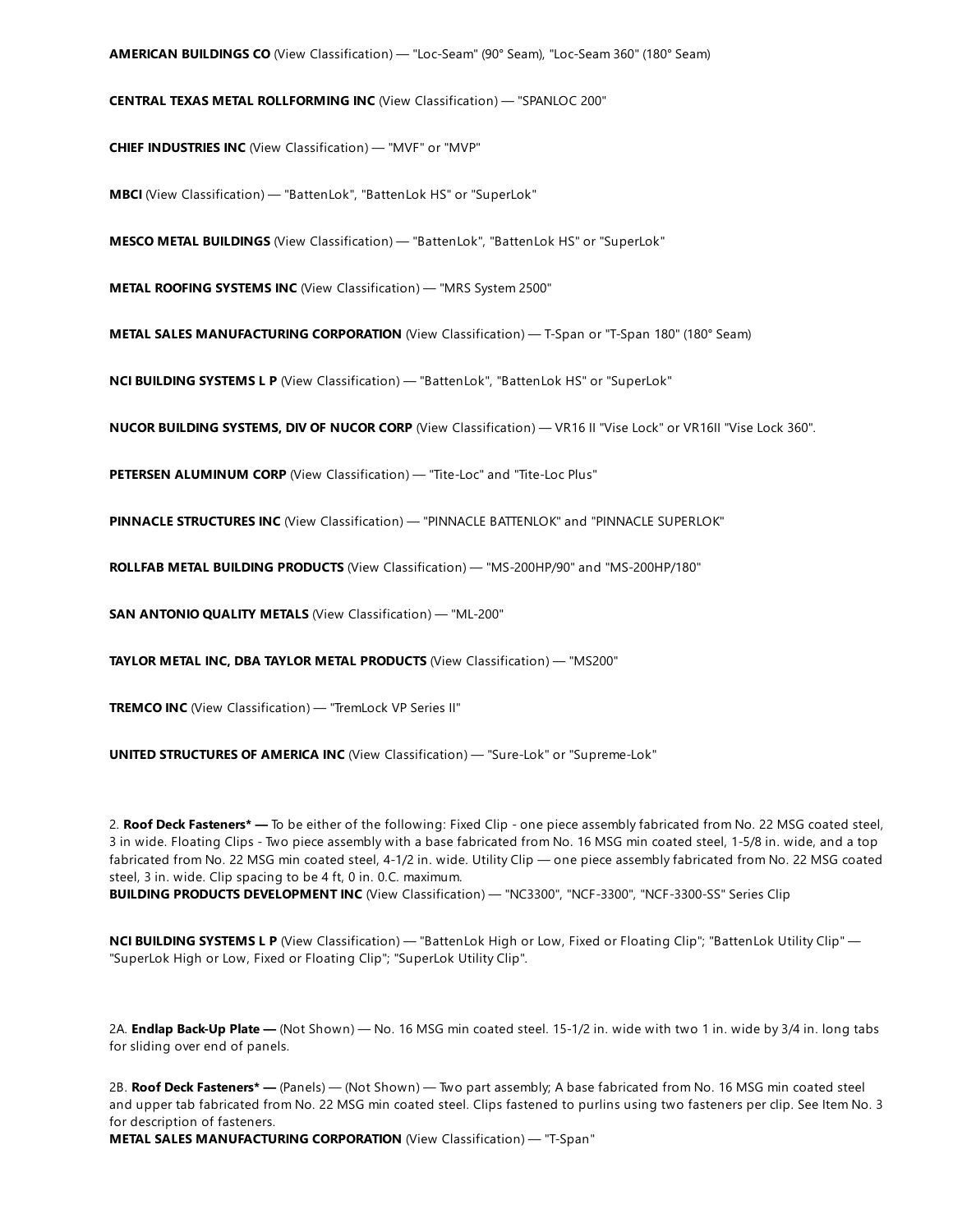2C. **Roof Deck Fasteners\* —** (Panel Clips) — (Not Shown) Used with "Tite-Loc" or "Tite-Loc Plus" Panels.

One piece assembly; 3 in. wide, approximately 2 in. high with two or three guide holes in base. Fabricated from No. 22 MSG coated steel.

**PETERSEN ALUMINUM CORP** (View [Classification\)](http://database.ul.com/cgi-bin/XYV/cgifind/LISEXT/1FRAME/srchres.html?collection=/data3/verity_collections/lisext&vdkhome=/data3/verity_sw_rev24/common&SORT_BY=textlines:asc,ccnshorttitle:asc&query=652342001+%3CIN%3ESubscrbr_ID+and+TLSX*+%3CIN%3ECCN) — "Tite-Loc Utility Clip", "Tite-Loc Plus Utility Clip"

One piece assembly; 3 in. wide, approximately 2-3/8 in. or 3 in. high, with three guide holes in base. Fabricated from No. 22 MSG coated steel.

**PETERSEN ALUMINUM CORP** (View [Classification\)](http://database.ul.com/cgi-bin/XYV/cgifind/LISEXT/1FRAME/srchres.html?collection=/data3/verity_collections/lisext&vdkhome=/data3/verity_sw_rev24/common&SORT_BY=textlines:asc,ccnshorttitle:asc&query=652342001+%3CIN%3ESubscrbr_ID+and+TLSX*+%3CIN%3ECCN) — "Tite-Loc Low/High Fixed Clip", "Tite-Loc Plus Low/High Fixed Clip"

Two piece assembly; base approximately 2 in. wide, 1-11/16 in. long formed to engage upper tab. Fabricated from No. 16 MSG coated steel. Tab approximately 4-5/16 in. wide; 2-3/8 in. or 2-7/8 in. high, formed to engage base. Fabricated from No. 22 MSG coated steel. Base to have two guide holes.

**PETERSEN ALUMINUM CORP** (View [Classification\)](http://database.ul.com/cgi-bin/XYV/cgifind/LISEXT/1FRAME/srchres.html?collection=/data3/verity_collections/lisext&vdkhome=/data3/verity_sw_rev24/common&SORT_BY=textlines:asc,ccnshorttitle:asc&query=652342001+%3CIN%3ESubscrbr_ID+and+TLSX*+%3CIN%3ECCN) — "Tite-Loc Sliding Clip", "Tite-Loc Plus Sliding Clip", "Tite-Loc AR Fixed Clip" and "Tite-Loc AR Sliding Clip", "Tite-Loc Plus AR Fixed Clip" and "Tite-Loc Plus AR Sliding Clip".

3. **Gypsum Board\*(Mineral Board) —** Min thickness 1/2 in. Opposite side edges have a tongue and groove configuration. Butt (end) joints to be staggered and occur over steel deck crests. Wallboard installed perpendicular to steel deck corrugations. **GEORGIA-PACIFIC GYPSUM L L C** (View [Classification\)](http://database.ul.com/cgi-bin/XYV/cgifind/LISEXT/1FRAME/srchres.html?collection=/data3/verity_collections/lisext&vdkhome=/data3/verity_sw_rev24/common&SORT_BY=textlines:asc,ccnshorttitle:asc&query=299592001+%3CIN%3ESubscrbr_ID+and+TIAR*+%3CIN%3ECCN) — "DensDeck®", "DensDeck Prime®"

**LOADMASTER SYSTEMS INC** (View [Classification\)](http://database.ul.com/cgi-bin/XYV/cgifind/LISEXT/1FRAME/srchres.html?collection=/data3/verity_collections/lisext&vdkhome=/data3/verity_sw_rev24/common&SORT_BY=textlines:asc,ccnshorttitle:asc&query=226521001+%3CIN%3ESubscrbr_ID+and+TNQY*+%3CIN%3ECCN) — "Duraflex Mineral Board"

4. **Vapor Barrier —** Single ply used between the wallboard (Item 3) and the metal roof deck panels (Item 1).

5. **Joint Tape —** (Not Shown) — 2-1/2 in. wide tape supplied by manufacturer to be used at all wallboard joints.

6. **Foamed Plastic (Rigid Insulation) —** (Optional) — Expanded polystyrene or polyisocyanurate supplied in 4 by 8 ft sheets, min thickness 13/16 in. min density 1.0 pcf. All end joints to be staggered with respect to adjacent rows. All joints to be offset from joints in mineral board (Item 3).

7. **Fasteners —** Screws used to fasten panel clips (Item 2) to steel deck (Item 8) to be No. 14 Truss head with No. 3 Phillips drive. Length to be min 1/2 in. longer than thickness of wallboard, rigid insulation and metal deck. Two screws per clip. Fasteners used at endlaps to be one of the following: 14x1 in. Type AB self-tapper; 14x1-1/4 in. Hex washer head self-driller; 14x1 Type AB Phillips stainless steel self-tapper.

7A. **Fasteners —** For attaching in wallboard to steel deck to be min 0.140 in diam threaded shank Phillips, bugle or trumpet head, self-drilling, self-tapping, corrosion resistance coated steel screws supplied by manufacturer. Screws are installed into top corrugations of steel deck through nom 3 by 3 in. corrosion resistant steel roof deck plates, spaced in a pattern as determined by the pitch of the steel deck with a min of 21 fasteners per 4 by 8 ft sheet (Item 3).

8. **Steel Deck —** Fabricated to various profiles, min yield strength 33,000 psi. Steel deck profile, thickness, support spacing and method of positioning (end and side laps) and fastening deck to supports to be per deck manufacturers requirements for uplift loading.

8A. **Deck Fasteners —** Steel deck panels to be fastened to structural supports and at laps using puddle welds with weld washers or screw fasteners per deck manufactures requirements for uplift loading.

9. **Purlins —** 16 MSG min coated steel, min yield strength 50,000 psi or Type H open web joists. Refer to General Information, Roof Deck Constructions for Items Not Evaluated.

#### **\* Indicates such products shall bear the UL or cUL Certification Mark for jurisdictions employing the UL or cUL Certification (such as Canada),**